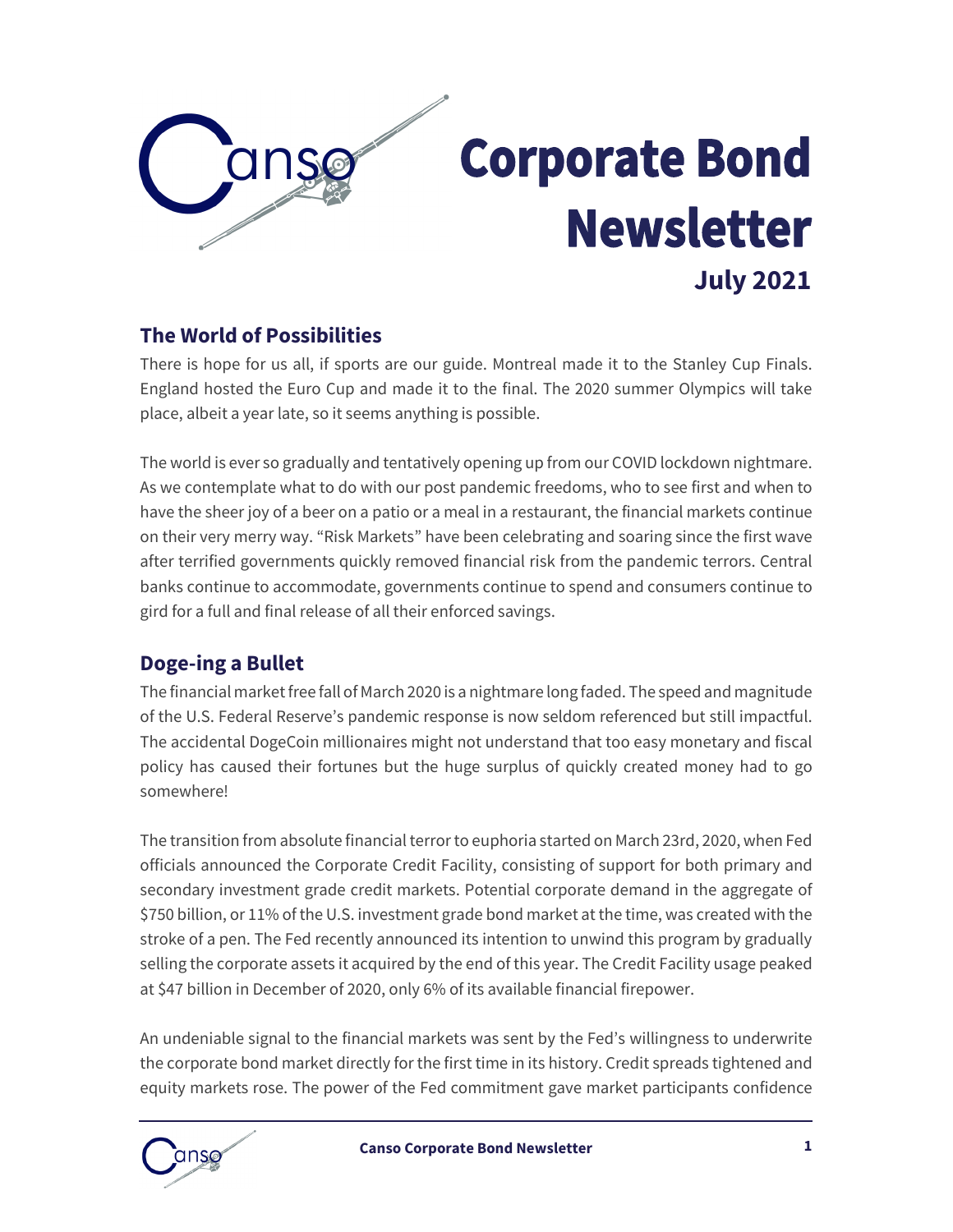to resume buying but has now morphed into perhaps the most speculative markets of all time. When DogeCoin, a digital currency created as a joke and named after a meme, is worth billions, you know money is too easily available and being wasted in the ultra-euphoric investment markets of today.

Canada was not quite as effusive in its fiscal and monetary support and stricter lockdowns mitigated growth. The Canadian financial "Big Easy" came through unleashed residential mortgage insurance and low interest rates. This combined with the Canadian propensity to pay absurd prices for their houses for an even hotter housing market than the pre-pandemic housing mania.

#### **The Bottom Line**

With money cheap, stimulus aplenty and favourable tailwinds, financial markets climbed higher in the second quarter. Major equity markets printed record highs. Appetite for risk extended into fixed income markets as investors continued the reach for yield. Returns were led by the lower quality segment of the market with strong returns in the U.S. high yield market. Higher quality bond markets rebounded on the back of falling government bond yields, following one of the worst single quarter drawdowns on record.

|                                               |                                                               | <b>Broad Market</b>                              |                                                                |                                                       | <b>Investment Grade Corporate</b>                 |                                                        |                                                  |                                   |                                                   | <b>High Yield and Leveraged Loan</b>              |                                                        |                 | <b>Equity Indices</b> |                       |
|-----------------------------------------------|---------------------------------------------------------------|--------------------------------------------------|----------------------------------------------------------------|-------------------------------------------------------|---------------------------------------------------|--------------------------------------------------------|--------------------------------------------------|-----------------------------------|---------------------------------------------------|---------------------------------------------------|--------------------------------------------------------|-----------------|-----------------------|-----------------------|
| Local<br><b>Currency</b><br><b>Returns</b>    | <b>ICE BofA</b><br><b>CAN</b><br><b>Broad</b><br><b>Index</b> | <b>ICE BofA</b><br>U.S.<br><b>Broad</b><br>Index | <b>ICE BofA</b><br><b>Euro</b><br><b>Broad</b><br><b>Index</b> | <b>ICE BofA</b><br><b>CAN</b><br>Corp<br><b>Index</b> | <b>ICE BofA</b><br><b>US Corp</b><br><b>Index</b> | <b>ICE BofA</b><br><b>Euro</b><br>Corp<br><b>Index</b> | <b>ICE BofA</b><br><b>CAN HY</b><br><b>Index</b> | <b>ICE BofA</b><br>US HY<br>Index | <b>ICE BofA</b><br><b>Euro HY</b><br><b>Index</b> | S&P<br><b>LSTA</b><br>Lev<br>Loan<br><b>Index</b> | <b>S&amp;P</b> Euro<br><b>Lev Loan</b><br><b>Index</b> | S&P/TSX<br>Comp | <b>S&amp;P 500</b>    | <b>Nasdaq</b><br>Comp |
| Monthly<br>Return                             | 1.02                                                          | 1.14                                             | 0.39                                                           | 0.87                                                  | 1.67                                              | 0.43                                                   | 0.66                                             | 1.37                              | 0.60                                              | 0.37                                              | 0.28                                                   | 2.41            | 2.33                  | 5.55                  |
| Quarterly<br>Return                           | 1.80                                                          | 2.57                                             | (0.41)                                                         | 1.54                                                  | 3.60                                              | 0.28                                                   | 1.80                                             | 2.77                              | 1.48                                              | 1.47                                              | 1.11                                                   | 8.36            | 8.55                  | 9.68                  |
| <b>YTD Return</b>                             | (3.63)                                                        | (1.97)                                           | (2.26)                                                         | (2.31)                                                | (1.06)                                            | (0.43)                                                 | 3.73                                             | 3.70                              | 3.05                                              | 3.28                                              | 3.21                                                   | 16.88           | 15.25                 | 12.92                 |
| <b>LTM Return</b>                             | (2.62)                                                        | (0.52)                                           | 0.47                                                           | 0.72                                                  | 3.63                                              | 3.52                                                   | 12.35                                            | 15.62                             | 11.61                                             | 11.65                                             | 9.90                                                   | 32.87           | 40.79                 | 45.23                 |
| Mrkt Value<br>(USD MM's)                      | \$1,909,594                                                   | \$24,749,810                                     | \$16,069,224                                                   | \$412,043                                             | \$8,609,461                                       | \$3,417,034                                            | \$10,786                                         | \$1,640,768                       | \$625,484                                         | \$1,237,630                                       | \$294,292                                              | \$3,180,000     | \$38,450,000          | \$24,510,000          |
| Yield                                         | 1.62                                                          | 1.39                                             | 0.08                                                           | 2.22                                                  | 2.06                                              | 0.32                                                   | 3.75                                             | 3.86                              | 2.64                                              | 4.23                                              | 3.90                                                   | ٠               | ٠                     |                       |
| Duration/<br>Loan Avg Life                    | 8.15                                                          | 7.41                                             | 7.59                                                           | 6.92                                                  | 8.17                                              | 5.36                                                   | 4.74                                             | 3.63                              | 3.50                                              | 4.79                                              | 4.77                                                   |                 |                       |                       |
| <b>Peak and Trough Local Currency Returns</b> |                                                               |                                                  |                                                                |                                                       |                                                   |                                                        |                                                  |                                   |                                                   |                                                   |                                                        |                 |                       |                       |
| Peak Return<br><b>YTD</b>                     | (0.03)                                                        | (0.04)                                           | 0.15                                                           | 0.02                                                  | (0.11)                                            | 0.19                                                   | 3.73                                             | 3.70                              | 3.20                                              | 3.28                                              | 3.21                                                   | 17.17           | 15.25                 | 13.10                 |
| Recorded on                                   | $4 - Jan-21$                                                  | $4 - Jan-21$                                     | $4 - Jan-21$                                                   | $4 - Jan-21$                                          | $4 - Jan-21$                                      | $8 - Jan-21$                                           | 30-Jun-21                                        | 30-Jun-21                         | 14-Jun-21                                         | 30-Jun-21                                         | 30-Jun-21                                              | 25-Jun-21       | 30-Jun-21             | 29-Jun-21             |
| Trough Return<br><b>YTD</b>                   | (5.92)                                                        | (4.73)                                           | (3.32)                                                         | (4.30)                                                | (5.10)                                            | (1.20)                                                 | 0.02                                             | (0.04)                            | 0.26                                              | 0.17                                              | 0.33                                                   | (0.38)          | (1.47)                | (2.05)                |
| Recorded on                                   | 18-Mar-21                                                     | 18-Mar-21                                        | 19-May-21                                                      | 18-Mar-21                                             | 18-Mar-21                                         | 20-May-21                                              | $6 - Jan-21$                                     | 19-Mar-21                         | $4 - Jan-21$                                      | $1-Jan-21$                                        | 8-Jan-21                                               | 29-Jan-21       | $4 - Jan-21$          | 8-Mar-21              |

**Source: ICE BofA Indices, S&P/LSTA, Bloomberg**

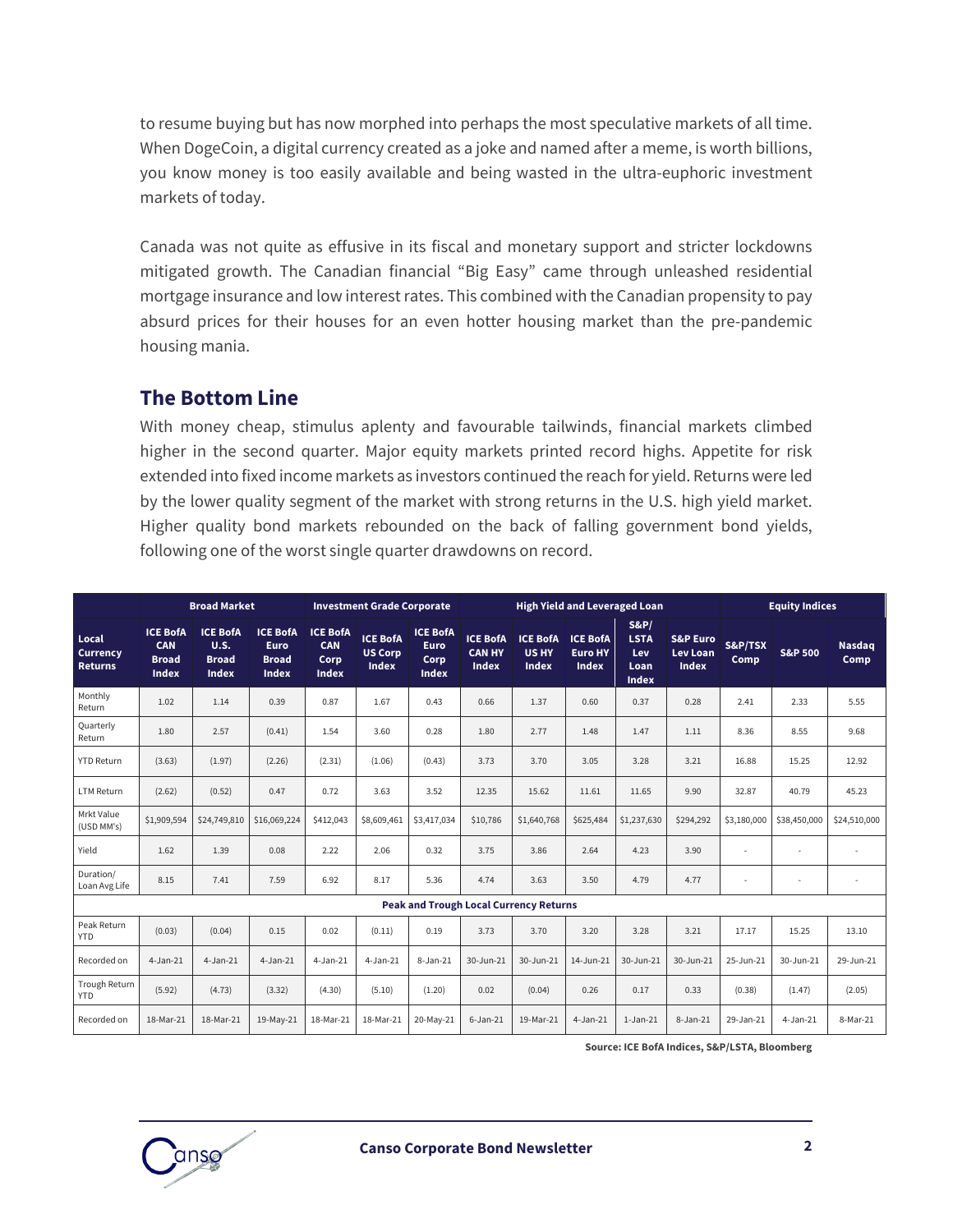#### **I Think I Can, I Think I Can**

Yields trended higher off the pandemic lows into April as markets continued to price in higher growth and inflation expectations. Longer term yields dropped off in the latter part of the second quarter with investors spinning over the possible transitory effects of the recovery and prospects for enduring monetary support. Despite the late rally, long government bond yields remain markedly higher over the last year.

The graph below plots 30-year Government of Canada and U.S. Treasury yields over the last year. The 30-year Government of Canada yield started at 0.99% and one year later stood at 1.84%. In the U.S., yields began the last year at 1.41% and closed on June 30th at 2.09%. The result was negative absolute returns for the first half of the year. Year to date, investment grade corporates are down -2.31% in Canada and -1.06% in the U.S.



#### **Canada and U.S. 30-Year Government Bond Yields**

#### **Steady As She Goes**

Investment grade credit spreads in Canada were largely unchanged during the quarter. BBB rated issues very modestly outperformed higher quality. As the graph below illustrates, valuations remain reasonable with index spreads measuring 108bps, equal to the long-term average. Liability based investors continue to benefit from relatively attractive credit spreads on longer maturity bonds. Despite this, we believe the contraction in credit spreads on long term issues is unlikely to insulate from negative absolute returns if government bond yields resume their upward trajectory.

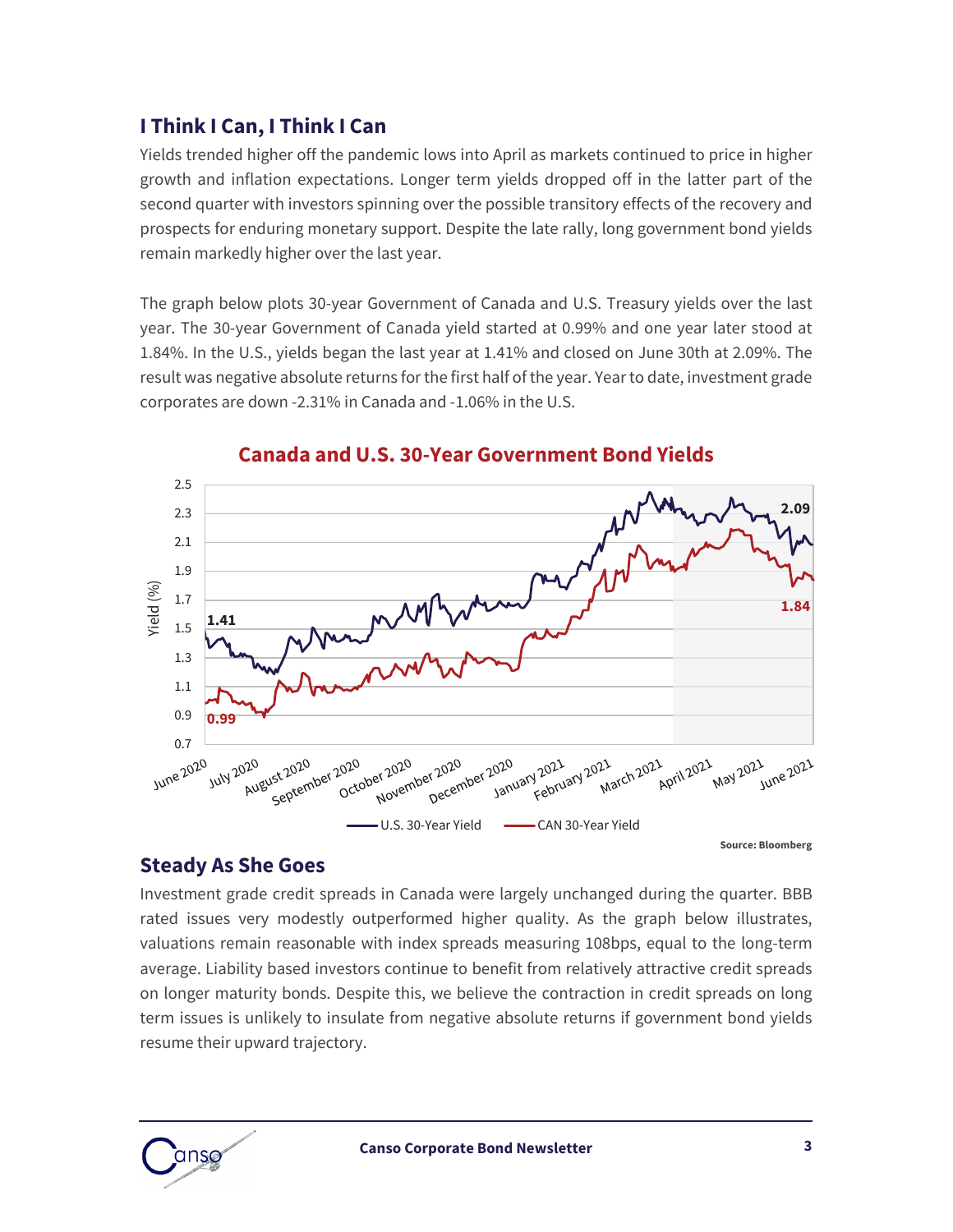

#### **Canadian Investment Grade Corporate Index Spread**

#### **Tonight I'm Gonna Party Like It's 1999**

Credit spreads in the U.S. investment grade market continued to grind tighter through the second quarter. A 7bps contraction added to capital appreciation from falling government yields. The result was a strong 3.60% return relative to the 1.54% return in Canada.

As the graph below illustrates, U.S. investment grade credit looks increasingly overvalued. At just 82bps, U.S. high grade corporates trade, on average, 66bps inside of the long-term average. This is despite the weight in BBB rated issues reaching a record 51% of the index. BBB rated issues continued to outperform and look expensive relative to higher quality. Year to date, the strong performance in BBB issues nearly offset the impact of rising yields returning -0.38%, well ahead of the A rated segment at -1.71% and AA rated segment at -1.75%.

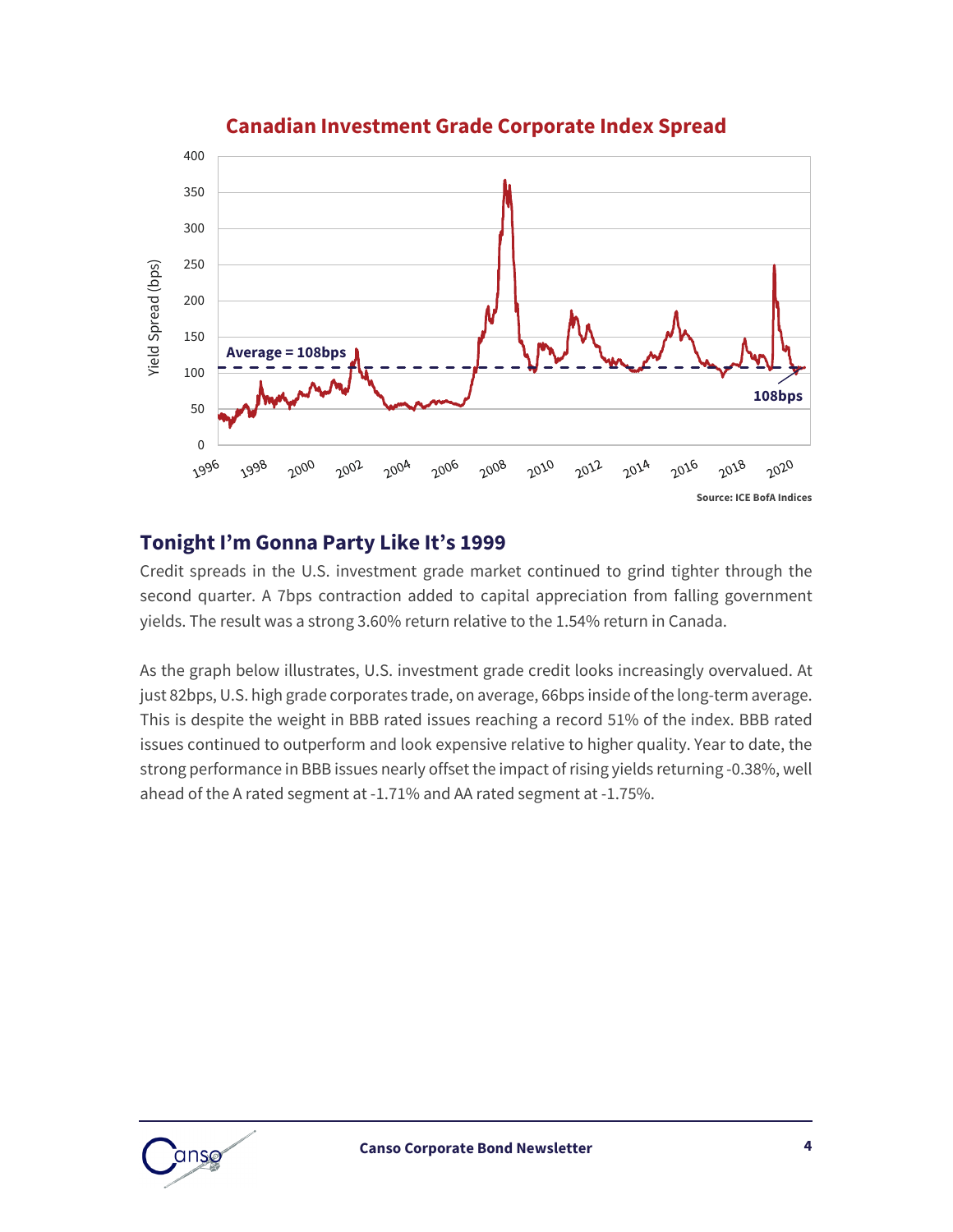

#### **U.S. Investment Grade Corporate Index Spread**

#### **The Great White North**

The Canadian investment grade market looks increasingly attractive relative to the U.S. Below we graph the difference in investment grade spreads between Canada and the U.S. Canadian spreads stand 26bps higher than the U.S., just below the all-time high differential reached late in June. Earlier this year, we observed that U.S. spreads have historically been higher due to the higher quality bias in Canada. The markets have traded in closer unison in recent years as the credit quality composition has converged. We are now reaching uncharted territory as the U.S. market outperforms.



**Canadian vs. U.S. Investment Grade Corporate Index Spread**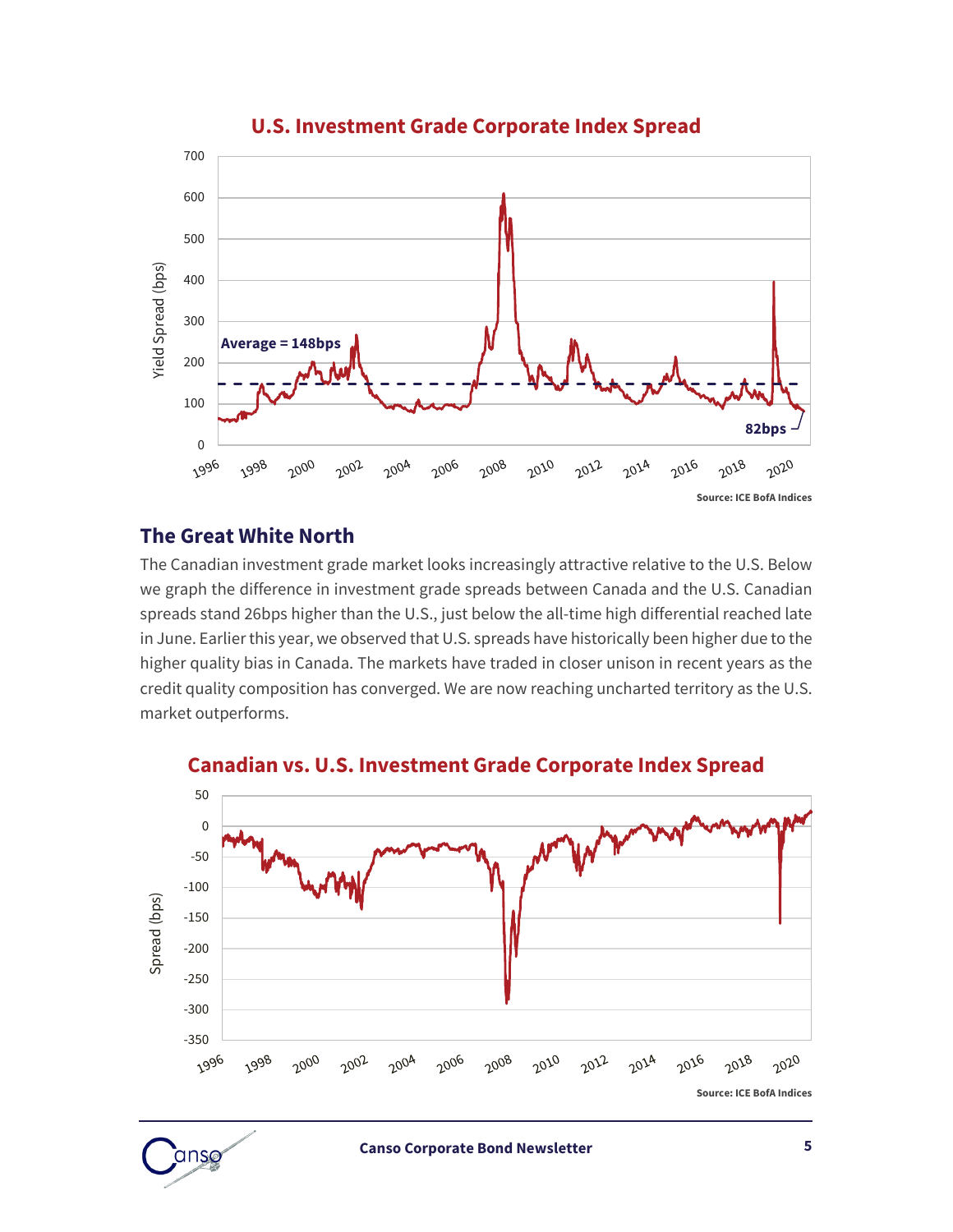#### **New Kid in Town**

In the last Newsletter we highlighted the growth potential of the new Limited Recourse Capital Note (LRCN) market in Canada. We also forecast LRCN spreads would continue to tighten. Both occurred in the second quarter.

The LRCN market grew in the second quarter as \$3.9 billion in new issues priced. This past quarter brought inaugural issues from Bank of Nova Scotia and Sun Life Financial. National Bank brought its second LRCN and Royal Bank its third. The LRCN market now totals close to \$12 billion in size. The table below outlines all issues done to date.

| <b>Issuer Name</b>                 | <b>Date</b> | <b>Amount</b><br>(5) | Coupon<br>(%) | <b>Issue</b><br><b>Spread</b><br>(bps) |
|------------------------------------|-------------|----------------------|---------------|----------------------------------------|
| Royal Bank of Canada               | 2020-07-20  | 1,750,000,000        | 4.500         | 414                                    |
| National Bank of Canada            | 2020-09-01  | 500,000,000          | 4.300         | 394                                    |
| <b>Bank of Montreal</b>            | 2020-09-08  | 1,250,000,000        | 4.300         | 394                                    |
| Canadian Imperial Bank of Commerce | 2020-09-09  | 750,000,000          | 4.375         | 400                                    |
| Royal Bank of Canada               | 2020-10-22  | 1,250,000,000        | 4.000         | 362                                    |
| Canadian Western Bank              | 2020-10-23  | 175,000,000          | 6.000         | 562                                    |
| Empire Life Insurance Co           | 2021-02-09  | 200,000,000          | 3.625         | 308                                    |
| Manulife Financial Corp            | 2021-02-11  | 2,000,000,000        | 3.375         | 284                                    |
| Canadian Western Bank              | 2021-03-18  | 150,000,000          | 5.000         | 395                                    |
| National Bank of Canada            | 2021-04-14  | 500,000,000          | 4.050         | 305                                    |
| Laurentian Bank of Canada          | 2021-04-30  | 125,000,000          | 5.300         | 433                                    |
| Royal Bank of Canada               | 2021-06-01  | 1,000,000,000        | 3.650         | 267                                    |
| <b>Bank of Nova Scotia</b>         | 2021-06-07  | 1,250,000,000        | 3.700         | 276                                    |
| Sun Life Financial Inc             | 2021-06-23  | 1,000,000,000        | 3.600         | 260                                    |

**Source: Bloomberg**

On the back of new LRCN transactions, issuers redeemed more expensive traditional preferred shares. Bank of Nova Scotia, Canadian Western Bank and National Bank redeemed preferred shares in the period. In total, banks and insurance companies have redeemed over \$5 billion in preferred share issues since the first LRCN issue came to market. This trend should continue as banks issue additional LRCNs and call preferred shares on reset dates. The chart below illustrates the impact of the growth of the LRCN market at the expense of traditional preferred share issuance by bank and insurance companies.

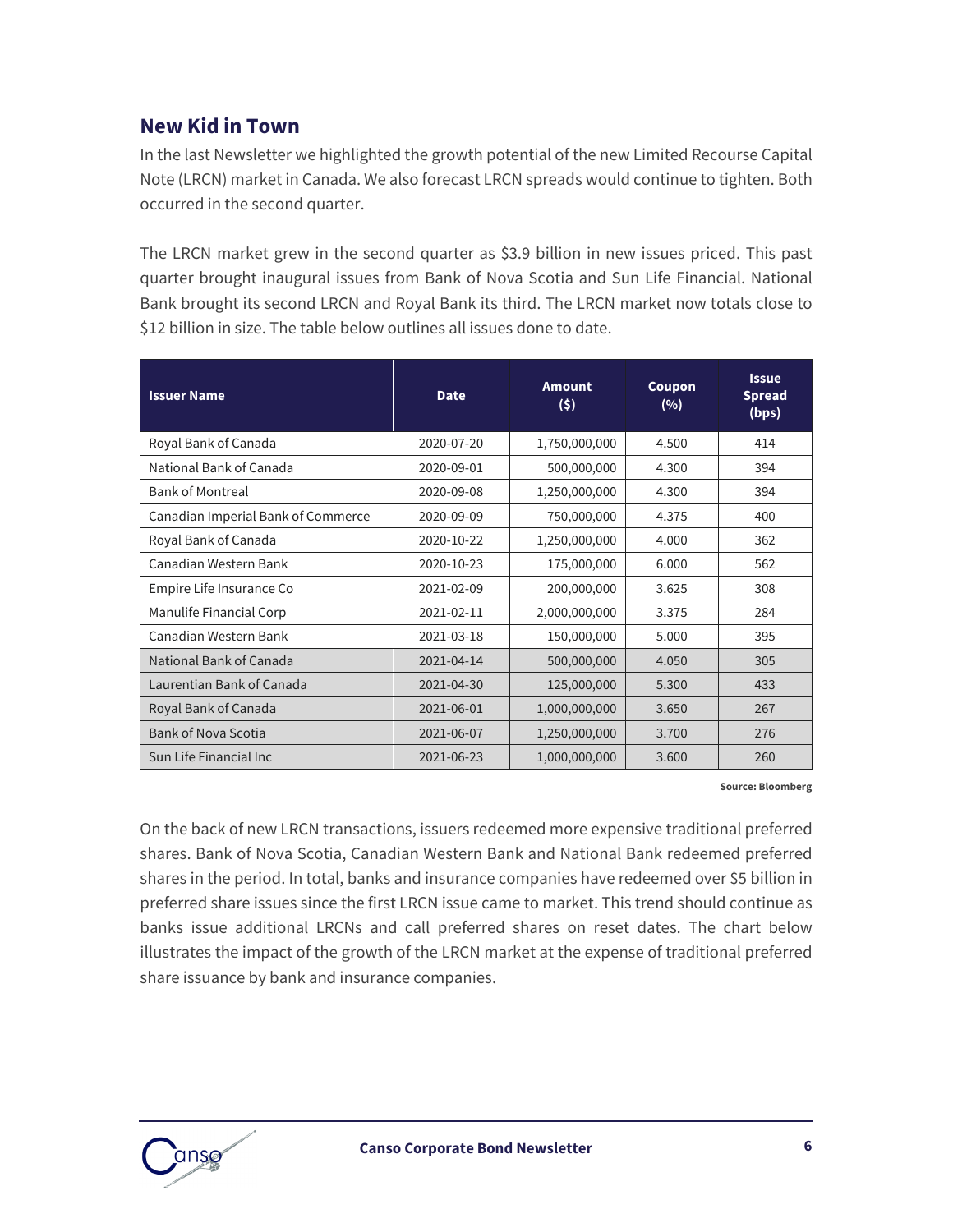

**Canadian Preferred Share Issuance**

LRCN spreads continued to tighten from new issue levels. The first Royal Bank issue priced at a spread of 414bps over the 5-year Government of Canada yield in July of last year. In June of this year, Royal Bank priced a new issue LRCN at a spread of 267bps. This was 147bps tighter than their first issue, compared to spread tightening of only 34bps experienced by the overall corporate market in the same period. We expect investor demand for these securities to drive further convergence in credit spread relative to other priority debt within financial institution capital structures.

#### **From ESG to SLB**

Interest in, and issuance of, climate bonds, green bonds and impact bonds (to name just a few) has skyrocketed in the last few years. Interest is particularly strong in Europe but is gaining traction in North America. Issuers, investment management firms and underwriters are racing to create all types of products with feel good monikers to attract investors to the same.

The most recent iteration to hit the Canadian market are Sustainability Linked Bonds (SLB). These differ from green bonds as proceeds can be used for general corporate purposes and do not need to be tied specifically to green investments, although they can be. SLBs include a coupon step-up feature if certain E, S, or G, commitments are not achieved by the company. Monitoring of objectives is contracted out to a third-party firm.

In June, Telus Corporation issued Canada's first SLB, a \$750 million 10-year issue at a credit spread of 139bps. Telus committed to Scope 1 and 2 greenhouse gas (GHG) emission reductions

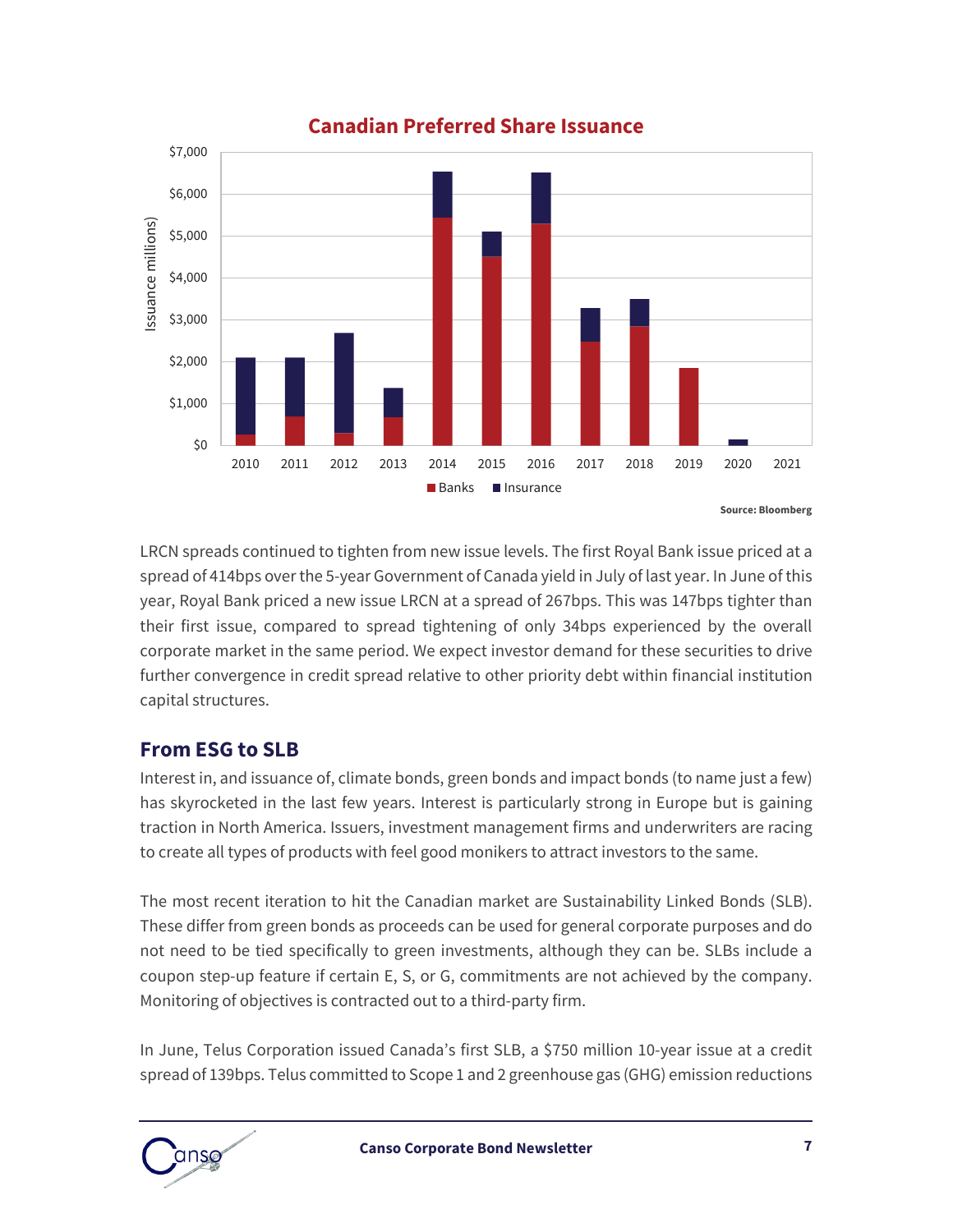of 46% by 2030. Failure to meet this target results in a coupon step-up of 1.0% in the final year. Investors rewarded Telus with a "greenium", or discount to existing secondary levels, of 6bps.

Bell Canada and Enbridge Inc also raised capital approximately 5bps cheaper than a traditional bond financing through ESG-related issues. Bell Canada issued a \$500 million green-bond in May while Enbridge Inc raised US\$1 billion through their inaugural SLB issue in June.

Globally, there has been U.S.\$40 billion of SLB issuance in the 1st half of 2021. As demand for ESG-related investments grows, the SLB market is expected to grow along with it. That companies are willing to set specific targets for improvement is laudable. However, in our view, if we like a company and believe in its "character" given the choice of paying up for a green or SLB bond, or earning extra yield for buying an equivalent security without a designation, we would choose the latter.

#### **How Do You Sleep?**

Credit spreads in the high yield market tightened further during the second quarter. Yield starved investors moved further down the spectrum to more speculative credit investments. As the graph below illustrates, valuations in high yield are well inside of the historic average and are now more expensive than prior to the COVID-19 sell off. The 3.86% nominal yield of the high yield market at the end June is well below the elevated levels of inflation in the market.



#### **U.S. High Yield Index Spread**

The CCC and lower category of the market continues to outperform the other segments of the high yield index. Year to date, CCC and lower rated bonds returned 9.51% compared to 3.32%

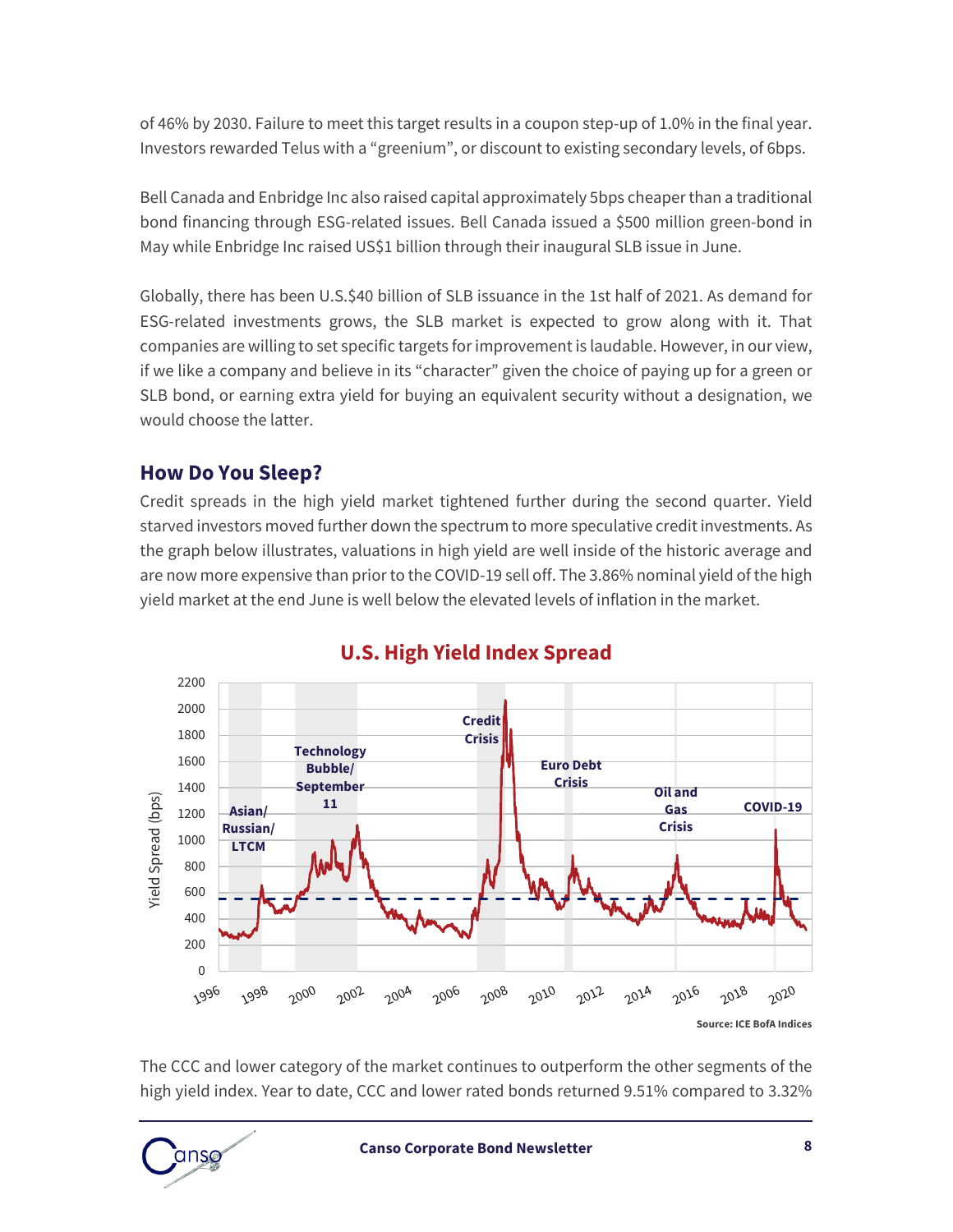for B rated issues and 2.68% for BB. The graph below plots the difference between CCC and lower and BB rated spreads. Since 1996, on average investors have received an extra 776bps in yield compensation for assuming the extra credit risk of owning a CCC rated security, while today that margin is just 241bps.



#### **U.S. CCC & Lower vs. U.S. BB Index Spread**

#### **Mirror Mirror on the Wall, Who's The Fairest of Them All**

The answer depends on when you look and who you ask. The High Yield Energy and Production Index returned a near perfect 99% between March 23rd, 2020, the day of the Federal Reserve's establishment of the Corporate Credit Facilities, and 2021. During the same period, the overall high yield index returned 34%. Timing really is everything.

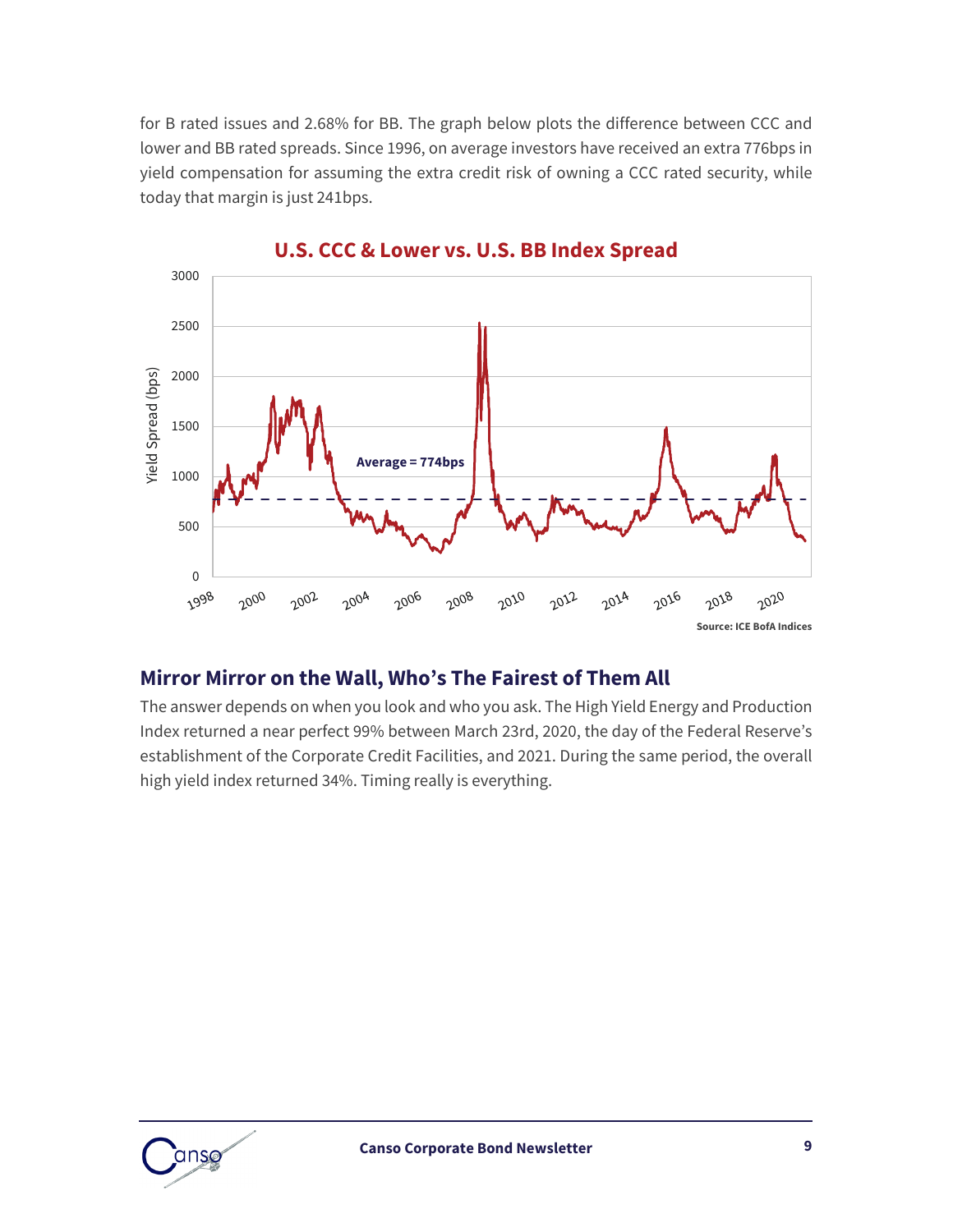

#### **I Just Can't Get Enough**

Investor demand for high yield drove secondary market performance and a robust new issue calendar in the first half of 2021. According to JP Morgan, U.S. high yield and leveraged loan new issue volumes totaled \$299 billion and \$495 billion respectively, both on pace to set annual records. Refinancings comprised the majority of new issue transactions as companies took advantage of substantially lower funding costs.

Strong credit markets, fueled by investors' reach for yield, allowed all but a very few companies to avoid default, despite less than ideal economic conditions. According to JP Morgan, only \$9.1 billion in high yield bonds and loans defaulted year to date versus \$141 billion in all of 2020. JP Morgan recently reduced its estimate of high yield and leverage loan defaults to 0.65% for 2021 – well below the 3.6% and 3.1% long term averages for bond and loan markets respectively.

#### **History Never Repeats (Until it Does)**

Low yields and narrow risk premiums should concern fixed income investors. Easy money, inflationary pressures, and lax lending standards dictate a move to shorter duration, higher quality securities from longer term, lower quality credit.

History reminds us that credit spreads can remain narrow, interest rates low, and bonds expensive for longer periods of time than seem justified by fundamentals. Bubbles formed and sustained by easy Central Bank policy, overly generous government fiscal programs, and consumers' desire to borrow to spend are hard, but not impossible to burst. When financial bubbles burst, they tend to do so in spectacular fashion.

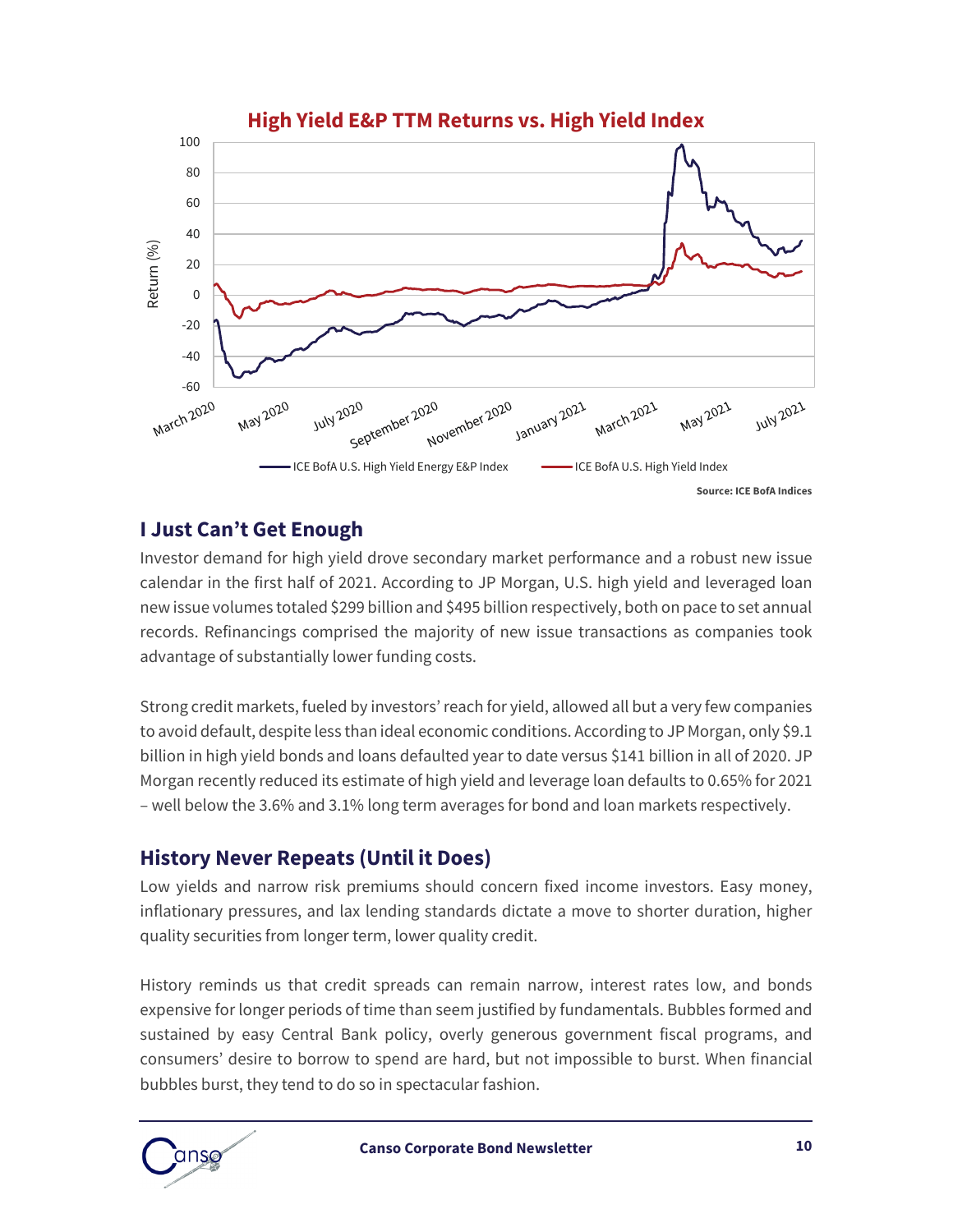A booming economy supports corporate cash flows and generally should be good for corporate credit but only to a point. When financial market expectations exceed the enthusiasm of English football fans you know something is more than slightly amiss. It is time to assume a more conservative posture.

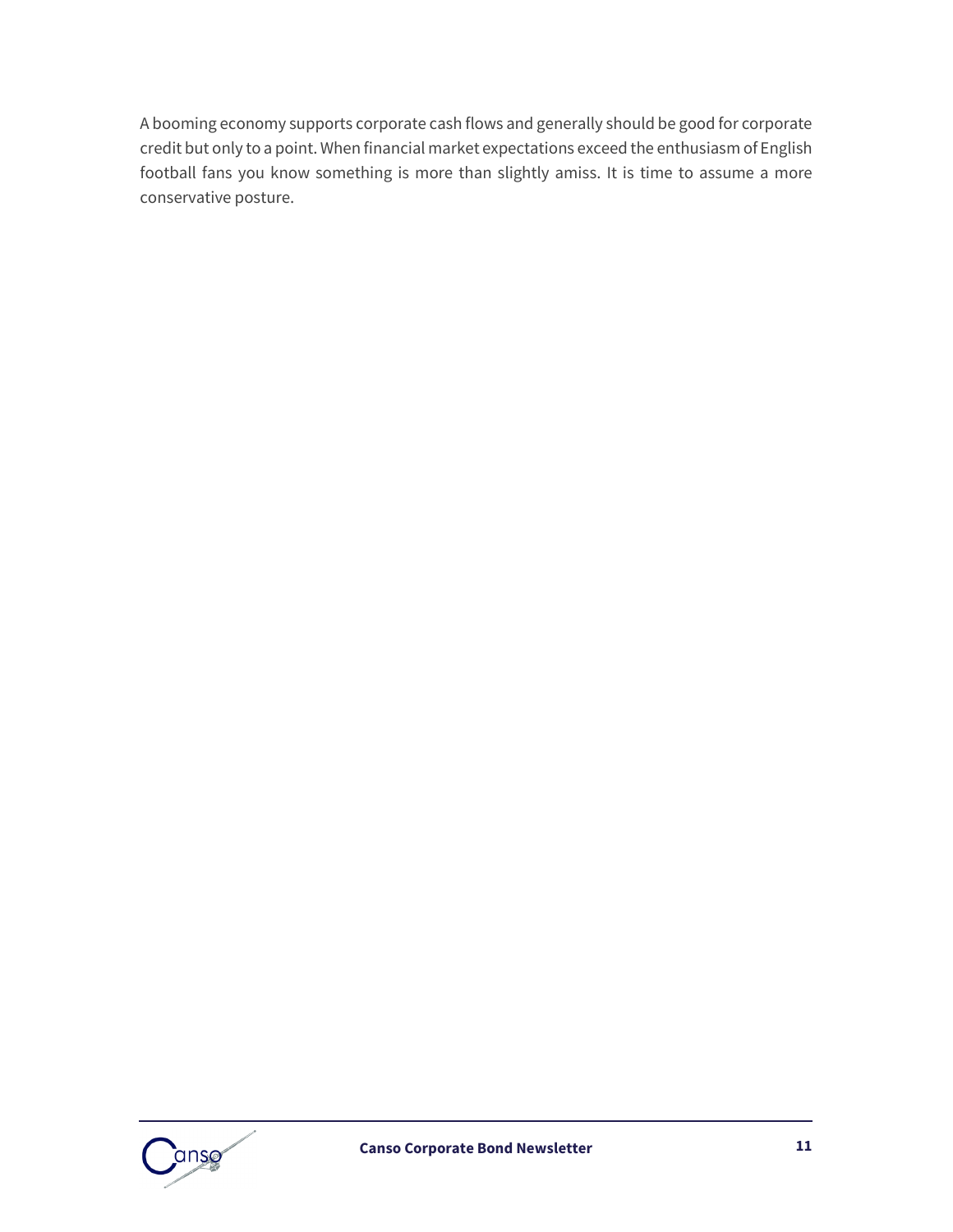# July 2021 Corporate **Bond Newsletter**

## **Contact Information**

### **Patrick McCalmont Tim Hicks Portfolio Manager Portfolio Manager**

[pmccalmont@cansofunds.com](mailto:pmccalmont@cansofunds.com) thicks@cansofunds.com (905) 881-8853 (905) 881-8853

## **Richard Usher-Jones Brian Carney**

[rusherjones@cansofunds.com](mailto:rusherjones@cansofunds.com) bcarney@cansofunds.com (905) 881-8853 (905) 881-8853

**Portfolio Manager Portfolio Manager**

As always, we appreciate your interest in and support of Canso.

Sign up to LinkedIn and Twitter to stay on top of Canso's latest market comments.

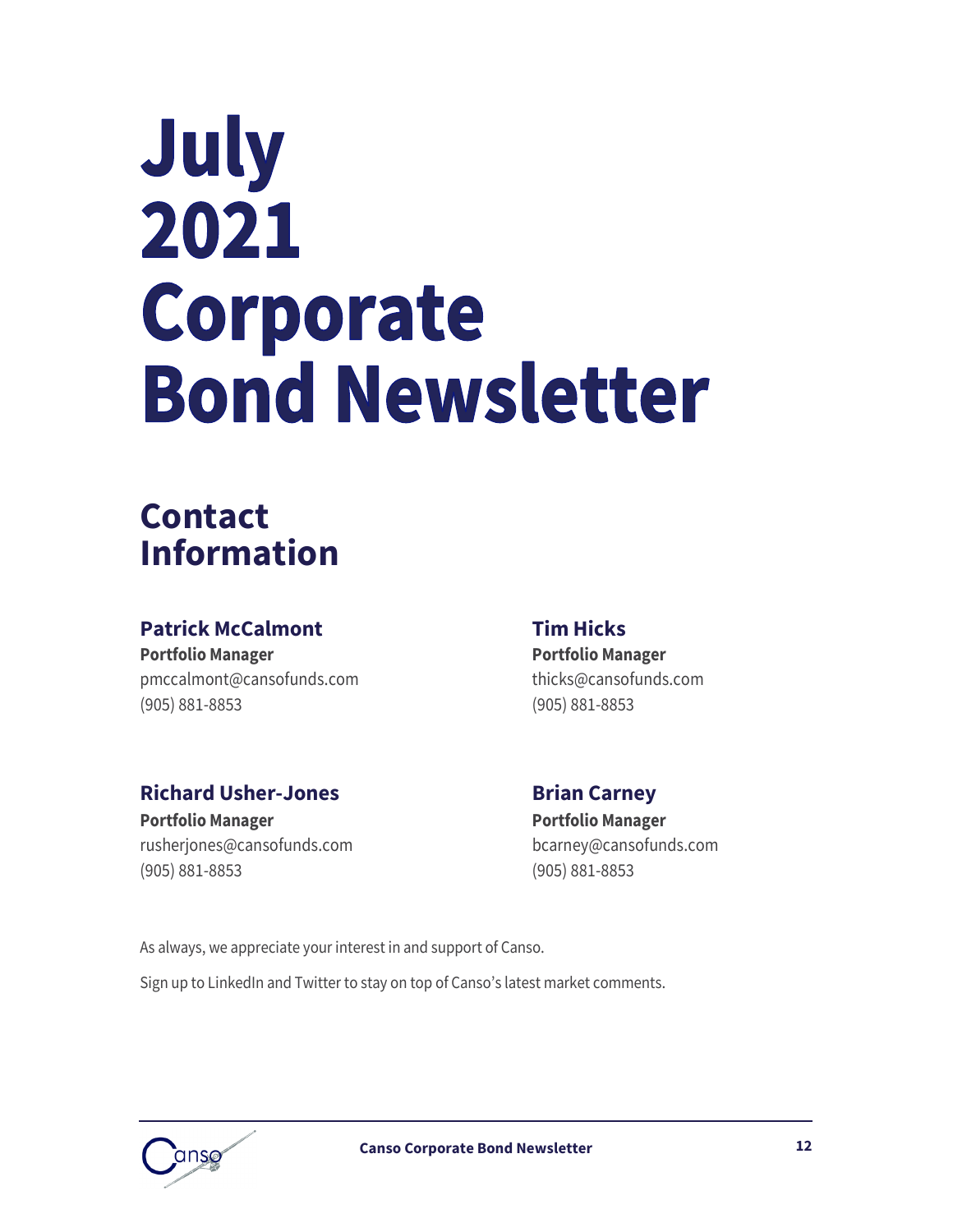This publication has been prepared by Canso Investment Counsel Ltd. and has been prepared solely for information purposes. Information in this publication is not intended to constitute legal, tax, securities or investment advice and is made available on an "as is" basis. Canso Investment Counsel Ltd. does not make any warranty or representation regarding the information herein. Information in this publication is subject to change without notice. Canso Investment Counsel Ltd. does not assume any duty to update any information herein.

Certain information in this publication has been derived or obtained from sources believed to be trustworthy and/or reliable. Canso Investment Counsel Ltd. does not assume responsibility for the accuracy, currency, reliability or correctness of any such information.

This publication does not constitute a public offering of sale. Nothing in this publication should be considered a recommendation to buy, sell or short a particular security. Any specific securities or positions discussed are intended as an illustration of the portfolio managers' selection process. The portfolio managers may sell these positions at any time, or purchase positions that have previously been sold. The positions may increase or decrease in value after the date hereof, and the portfolios that hold such positions may accordingly gain or lose money on the investment. The statements by the portfolio managers in their commentaries are intended to illustrate their approach in managing the portfolios, and should not be relied upon for any other purpose.

This document may contain forward-looking statements. Statements concerning a fund's or entity's objectives, goals, strategies, intentions, plans, beliefs, expectations and estimates, and the business, operations, financial performance and condition are forward-looking statements. The words "believe", "expect", "anticipate", "estimate", "intend", "aims", "may", "will", "would" and similar expressions and the negative of such expressions are intended to identify forward-looking statements, although not all forward-looking statements contain these identifying words. These forward- looking statements are subject to various risks and uncertainties that could cause actual results to differ materially from current expectations. Viewers are cautioned not to place undue reliance on these forward-looking statements. While Canso Investment Counsel Ltd. consider these risks and uncertainties to be reasonable based on information currently available, they may prove to be incorrect.

Source: Bloomberg Index Services Limited. BLOOMBERG® is a trademark and service mark of Bloomberg Finance L.P. and its affiliates (collectively "Bloomberg"). BARCLAYS® is a trademark and service mark of Barclays Bank Plc (collectively with its affiliates, "Barclays"), used under license. Bloomberg or Bloomberg's licensors, including Barclays, own all proprietary rights in the Bloomberg Barclays Indices. Neither Bloomberg nor Barclays approves or endorses this material, or guarantees the accuracy or completeness of any information herein, or makes any warranty, express or implied, as to the results to be obtained therefrom and, to the maximum extent allowed by law, neither shall have any liability or responsibility for injury or damages arising in connection therewith.

Any unauthorized use or disclosure is prohibited. Nothing herein should in any way be deemed to alter the legal rights and obligations contained in agreements between any ICE Data Services entity ("ICE") and their clients relating to any of the Indices or products or services described herein. The information provided by ICE and contained herein is subject to change without notice and does not constitute any form of representation or undertaking. ICE and its affiliates make no warranties whatsoever either express or implied as to merchantability fitness for a particular purpose or any other matter in connection with the information provided. Without limiting the foregoing ICE and its affiliates makes no representation or warranty that any information provided hereunder are complete or free from errors omissions or defects. All information provided by ICE is owned by or licensed to ICE. ICE retains exclusive ownership of the ICE Indices including the ICE BofAML Indexes and the analytics used to create this analysis ICE may in its absolute discretion and without prior notice revise or terminate the ICE information Indices and analytics at any time. The information in this analysis is for internal use only and redistribution of this information to third parties is expressly prohibited.